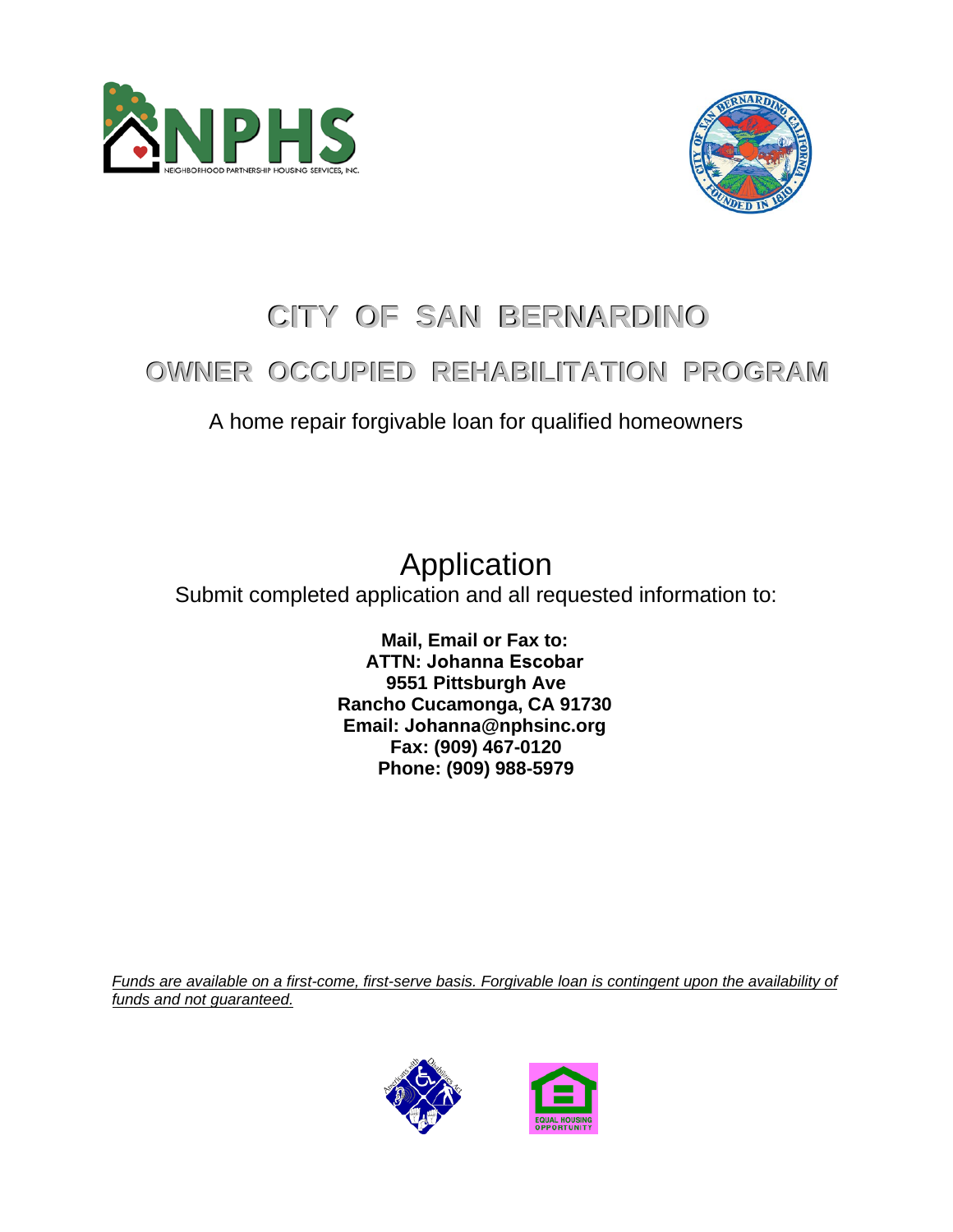Dear Homeowner(s):

Neighborhood Partnership Housing Services in partnership with the City of San Bernardino is pleased to offer Owner Occupied Rehabilitation Loans that assists income qualified households by providing a forgivable loan to rehabilitate owner occupied properties throughout the City of San Bernardino. The program is designed to assist qualified low income homeowners with household incomes not exceeding the program income limits. This will allow qualified households to make necessary repairs on their owner-occupied single-family homes. The goal of the program is to allow homeowners to correct health and safety hazards, building code violations, make accessibility improvements, and to provide decent, safe, and sanitary living conditions.

- $\triangleright$  The Program provides assistance in the form of a forgivable loan up to the maximum total amount of \$40,000 for eligible homeowners.
- $\triangleright$  The loan has no interest and is forgiven after a period of 10 years.
- $\triangleright$  The loan will become due in the event of one of the following; property sale, transfer of title of the property, the applicant ceases to occupy the home as their primary residence, or the applicant refinances the property to take cash out or receive an equity line of credit during the ten-year loan term.

Applications are prioritized for funding purposes on a first-come, first-served basis. Therefore, you are required to complete and return the application within 30 days. If after three (3) contact attempts staff has not received your completed application, your file will be closed and your name will be placed at the bottom of the waiting list. Delays can jeopardize the funding since, as stated above, funds are available on a first-come, first-served basis. Staff will go to the next household on the waiting list.

Homeowners whose applications have been accepted for this Program will receive a one-time forgivable loan in an amount up to \$40,000 for eligible home repairs and in accordance with Program Guidelines and NPHS' housing rehabilitation standards as set forth in the Housing Code. The finished rehabilitation work must be free of any Health and Safety Code, Building Code, or other State and local code violations and must, at a minimum, meet Section 8 Housing Quality Standards (HQS).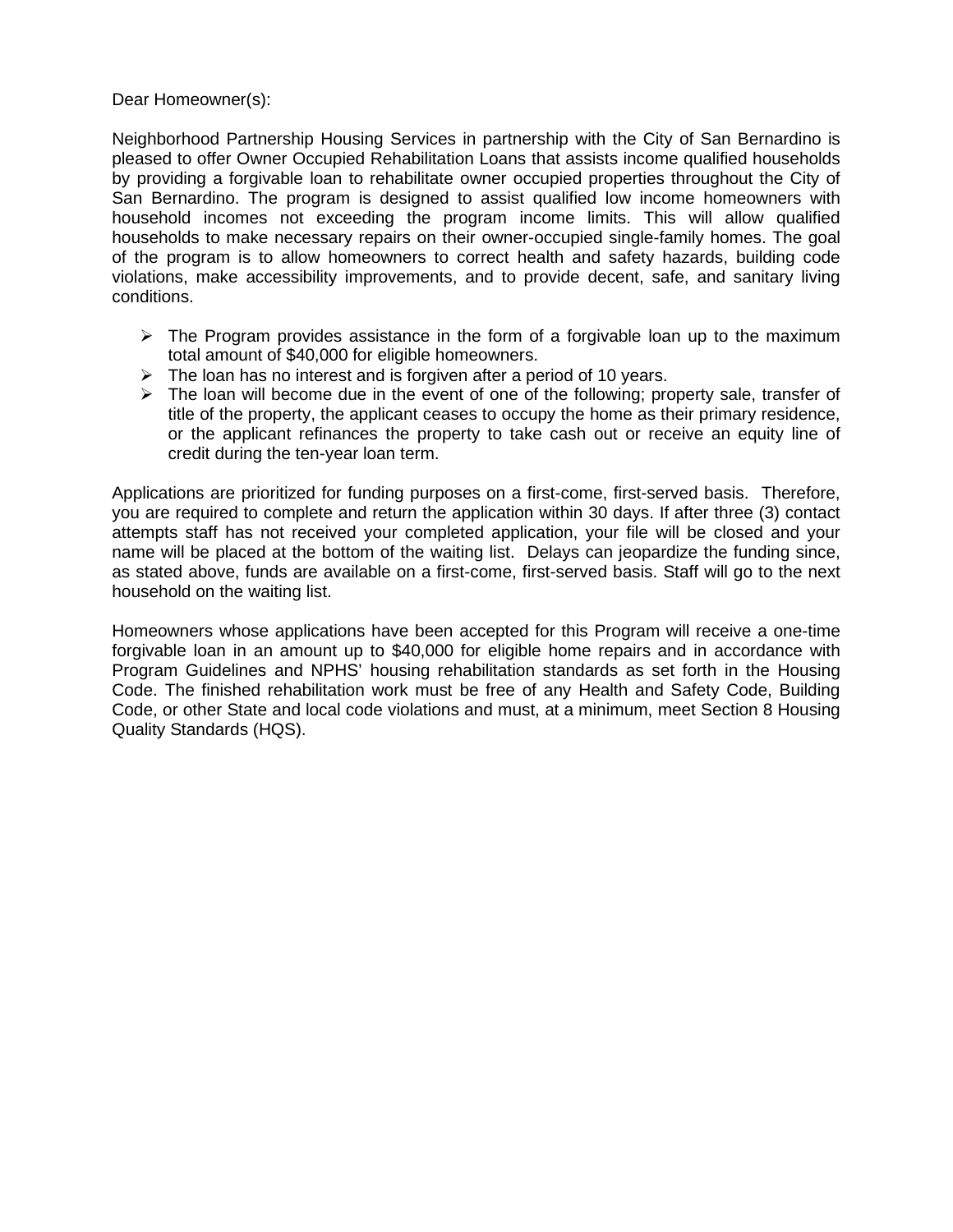#### TO BE ELIGIBLE, YOU MUST:

- 1. Be an individual residing in an owner-occupied single-family property, manufactured housing, or own a membership in a cooperative or mutual housing project that constitutes homeownership under state law in the City of San Bernardino proper.
- 2. Be listed on title as the legal owner of the subject property and permanently reside in dwelling in need of repairs. If property is owned by more than one person, all legal owners must execute the necessary covenant-agreement documents.
- 3. Have owned and resided in the dwelling in need of repair no less than one (1) year prior to submitting application.
- 4. Not own or have interest in any real property other than the subject property.
- 5. Have a maximum total family income of 80% Area Median Income (AMI) (all adult members of the household must submit income verification for all sources of income) of no more than:

| \$42,200 |
|----------|
| \$48,200 |
| \$54,250 |
| \$60,250 |
| \$65,100 |
| \$69,900 |
| \$74,750 |
| \$79,550 |
|          |

(2020 HUD Income Guidelines for the HOME Investment Partnerships (HOME) Program)

The San Bernardino Owner Occupied Rehabilitation Program requires the completion of the application and all requested documents be submitted in order to be considered for the program. The following is a list of what information you will be required to provide in order to initially submit a completed application.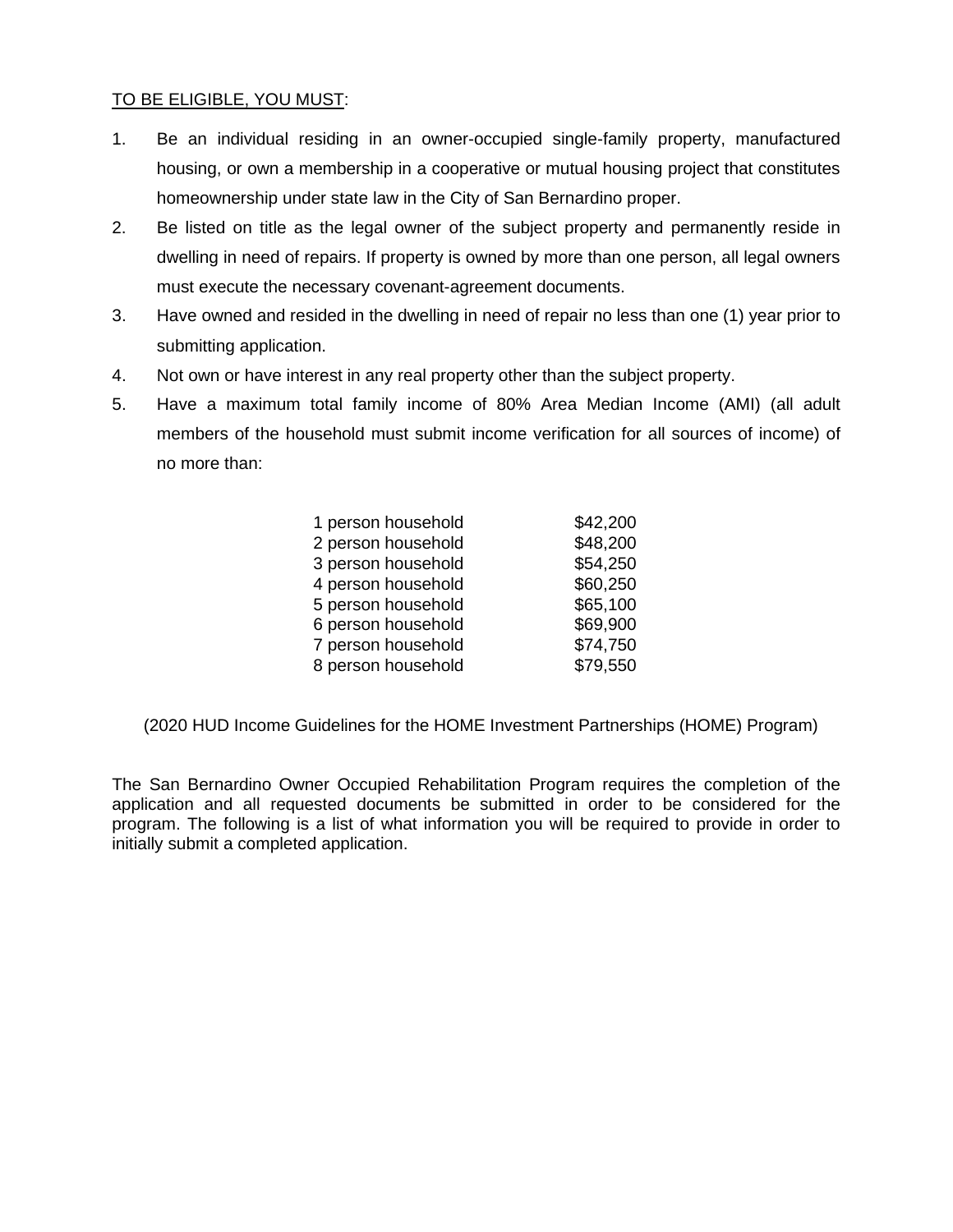#### **PROOF OF HOUSEHOLD MAKE-UP**

- o Copy of **California Driver's license/identification card** of ALL adults in the household
- o Copy of the applicant's most recent three (3) years of **Federal Income Tax return and W-2 forms** to support the stated household size **or** a **letter from the Internal Revenue Service (IRS)** stating you were not obligated to file income taxes for the preceding calendar year.

#### **PROOF OF HOME OWNERSHIP**

o If you own a *Single-family home*, please attach a **COPY** of the recorded **Grant Deed**, a copy of the most recent **Property Tax Bill** for your property, and a copy of the most recent **Mortgage Statements** for your property.

#### **PROOF OF RESIDENCY**

- o You must reside at the address named on the application.
- o Attach a copy of **two (2) current, different utility bills** (i.e., water, gas, telephone, or electricity bill) to your application.

#### **PROOF OF HOMEOWNERS INSURANCE**

o Copy of the **homeowners insurance policy and flood insurance if located in a flood zone** 

#### **PROOF OF INCOME ELIGIBILITY**

o Provide copies of the most recent **three (3) months monthly bank statements/investment statements for all accounts including retirement accounts**. If you have more than one bank account, please provide copies of the most recent three (3) months bank statements/investment statements including retirement accounts for each account.

Along with the proof of income eligibility documents, provide all applicable documents below:

#### **Employed**

o Provide copies of the most recent **three (3) months of paycheck stubs;**

#### **Self-Employed**

- o Provide copies of YTD **profit & loss statement, balance sheet, and cash flow statement; Social Security/disability income**
	- o If you are receiving *Social Security, annuities, insurance policy benefits, retirement funds, pensions, unemployment, disability or death benefits, worker's compensation, severance pay, alimony, child support, or Armed Forces income,* please attach a copy of the **entitlement letter or equivalent;**

#### **Public Assistance**

o If the applicant(s) is receiving *AFDC, other public assistance, or welfare income* a copy of the **benefit statement** shall be required from the Department of Social Services or other agency that states the amount of benefits;

**NOTE**: Applications without the required proof of HOUSEHOLD, OWNERSHIP, RESIDENCY, HOMEOWNERS INSURANCE, and INCOME as described above will be considered incomplete. All incomplete applications **will not** be processed.

Staff will review your completed application to determine whether you are eligible for assistance. At this time, please **DO NOT** request bids or hire a contractor. If you are deemed eligible to participate in the program you will be notified.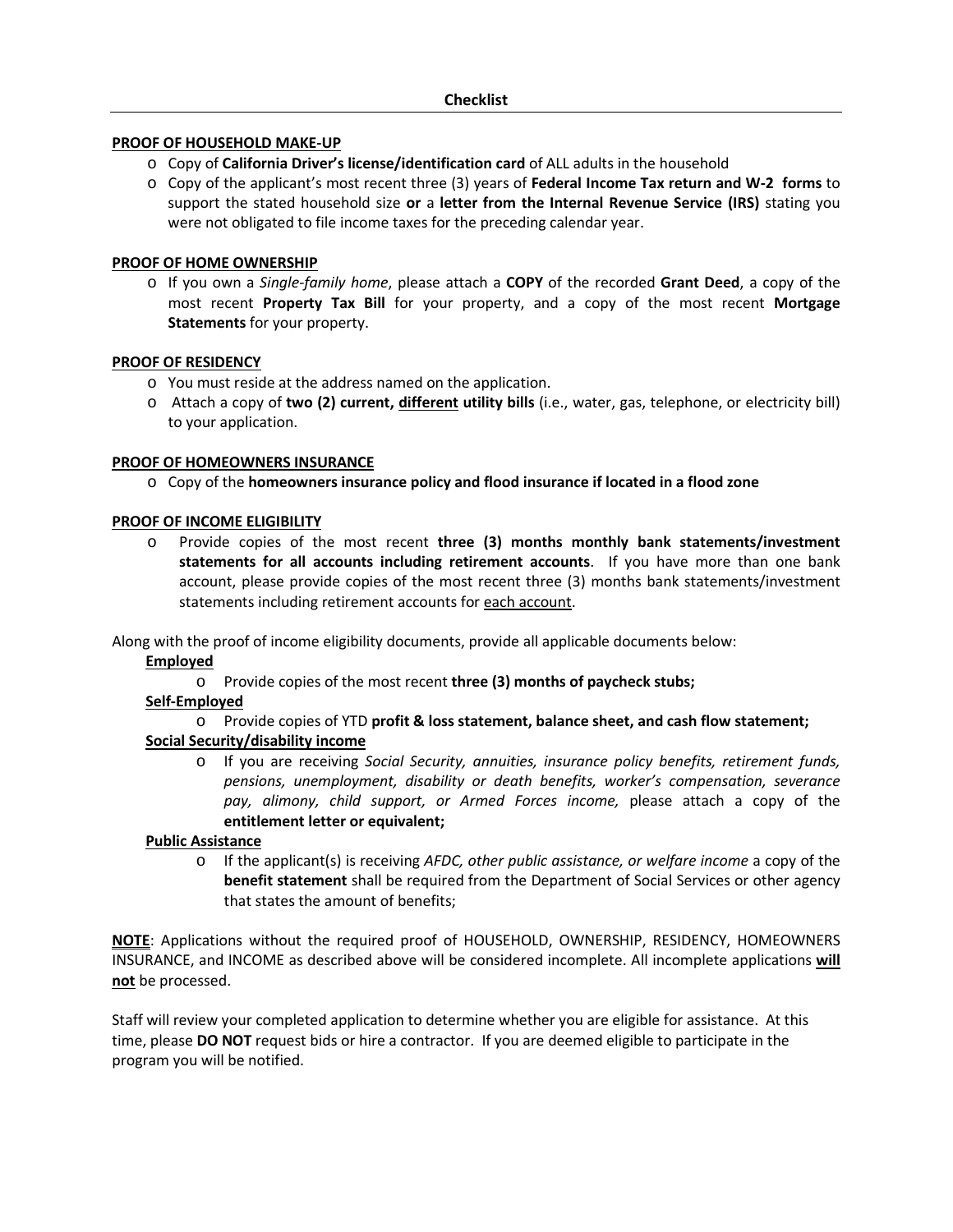### **APPLICATION**

| (1)          | Applicant Name †Mr.†Mrs.†Ms.                                                                        | <b>Social Security No.</b> |                      |                   |                                                 | <b>Home Phone</b>                                     |  |
|--------------|-----------------------------------------------------------------------------------------------------|----------------------------|----------------------|-------------------|-------------------------------------------------|-------------------------------------------------------|--|
|              |                                                                                                     |                            |                      |                   |                                                 |                                                       |  |
|              |                                                                                                     |                            |                      |                   |                                                 |                                                       |  |
| (2)          | <b>Co-Applicant Name</b>                                                                            | <b>Social Security No.</b> |                      |                   |                                                 | <b>Home Phone</b>                                     |  |
|              |                                                                                                     |                            |                      |                   |                                                 |                                                       |  |
|              | <b>Street</b>                                                                                       |                            |                      | City              | State                                           | Zip Code                                              |  |
| (3)          | <b>Property Address</b>                                                                             |                            |                      |                   |                                                 |                                                       |  |
|              |                                                                                                     |                            |                      |                   |                                                 |                                                       |  |
|              | Street                                                                                              |                            |                      |                   |                                                 | Zip Code                                              |  |
| (4)          | <b>Mailing Address (If different from above)</b>                                                    |                            |                      | City              | State                                           |                                                       |  |
|              |                                                                                                     |                            |                      |                   |                                                 |                                                       |  |
|              | (5) Total Number of Persons in household: _________                                                 |                            |                      |                   |                                                 |                                                       |  |
|              | List all OTHER members who live in your home at the time of application.                            |                            |                      |                   |                                                 |                                                       |  |
|              | <b>Full Name</b>                                                                                    | Age                        |                      |                   | <b>Relation to Owner(s)</b>                     |                                                       |  |
|              |                                                                                                     |                            |                      |                   |                                                 |                                                       |  |
|              |                                                                                                     |                            |                      |                   |                                                 |                                                       |  |
|              |                                                                                                     |                            |                      |                   |                                                 |                                                       |  |
|              |                                                                                                     |                            |                      |                   |                                                 |                                                       |  |
|              | (6) Total Monthly Gross Income \$                                                                   |                            |                      |                   |                                                 |                                                       |  |
|              | <b>Source of Income:</b> (Please indicate amount)                                                   |                            |                      |                   |                                                 | [ ] Disability Income (SSI) \$_______________________ |  |
|              |                                                                                                     |                            |                      |                   |                                                 |                                                       |  |
|              |                                                                                                     |                            |                      |                   |                                                 |                                                       |  |
| $\mathsf{L}$ |                                                                                                     |                            |                      |                   |                                                 | [] Self Employment Income \$                          |  |
| $\perp$      |                                                                                                     |                            |                      |                   |                                                 |                                                       |  |
|              | (7) What is the age of the head of household?                                                       |                            | (8) Marital Status   |                   |                                                 |                                                       |  |
|              | (Please check only one)                                                                             |                            |                      |                   |                                                 |                                                       |  |
|              | [] Under 18 years [] 18 to 24 years                                                                 |                            |                      |                   |                                                 | [ ] Married [ ] Divorced [ ] Legally Separated        |  |
|              | $\lceil$ 25 to 44 years<br>$\lceil$   45 to 59 years                                                |                            |                      | [ ] Widower/Widow |                                                 | [ ] Single                                            |  |
|              | $\lceil$   60 to 61 years<br>[ ] 62 years or older                                                  |                            |                      |                   |                                                 |                                                       |  |
|              | (9) What is the gender of the head of household?                                                    |                            | (12) I/We currently: |                   |                                                 |                                                       |  |
|              | [ ] Male<br>[ ] Female                                                                              |                            |                      |                   | [] Own my/our house free and clear              |                                                       |  |
|              | (10) Is the applicant or co-applicant handicapped?                                                  |                            | $\Box$               |                   | Have a mortgage to pay off                      |                                                       |  |
|              | $\lceil \, \rceil$ No<br>$\lceil \ \rceil$ Yes<br>(11) Is the applicant or co-applicant permanently |                            | $\Box$               |                   | Lease with an option to buy                     |                                                       |  |
|              | [] Yes [] No<br>disabled?                                                                           |                            |                      |                   | $\begin{bmatrix} \end{bmatrix}$ Other:          |                                                       |  |
|              |                                                                                                     |                            |                      |                   | (13) Are you a Veteran of the U.S Armed Forces? |                                                       |  |
|              | Neighborhood Partnership Housing Services Inc. does not                                             |                            | $[ ]$ Yes $[ ]$ No   |                   |                                                 |                                                       |  |
|              | discriminate on the basis of disability status in the admission or                                  |                            |                      |                   |                                                 |                                                       |  |
|              | access to, or treatment or employment in, its federally assisted                                    |                            |                      |                   |                                                 |                                                       |  |
|              | programs and activities. Section 504 (24 CFR, part 8 dated June                                     |                            |                      |                   |                                                 |                                                       |  |
|              | 2, 1988).                                                                                           |                            |                      |                   |                                                 |                                                       |  |
|              | (14) Are you the OWNER-OCCUPANT of the property to be                                               |                            |                      |                   |                                                 | (15) How many years have you occupied the home?       |  |
|              | repaired? $\lceil \; \rceil$ Yes<br>$\lceil \, \rceil$ No                                           |                            |                      |                   |                                                 | [] Less than 1 year [] 1 to 5 yrs [] Over 5 yrs       |  |
|              |                                                                                                     |                            | $\Box$               | Not an Occupant   |                                                 |                                                       |  |
|              |                                                                                                     |                            |                      |                   |                                                 |                                                       |  |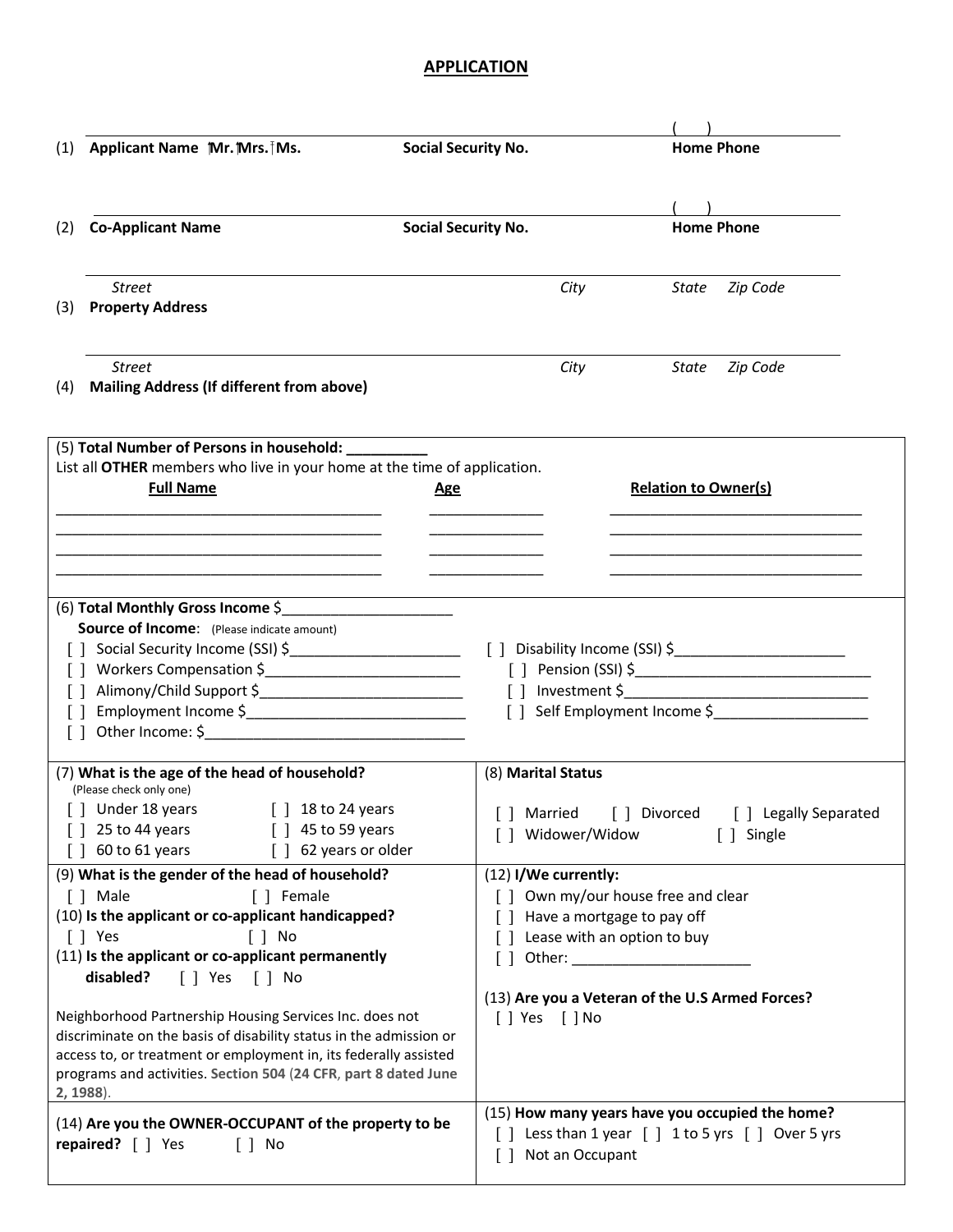| $(16)$ My/Our residence is a:                                                                           | (17) How many bedrooms in your home?     |  |
|---------------------------------------------------------------------------------------------------------|------------------------------------------|--|
| Single-Family Home [ ] Mobile Home                                                                      | 1 bedrooms [ ] 2 bedrooms [ ] 3 bedrooms |  |
| Unit in a Co-Op or Condominium [ ] Other:                                                               | 4 bedrooms [ ] 5 or more bedrooms        |  |
| (18) What year was the house built?                                                                     | (19) What year did you buy the house?    |  |
|                                                                                                         |                                          |  |
| (20) How did you first hear about this Program?                                                         |                                          |  |
| Referral from City of San Bernardino [ ] Referral from Public Housing Waiting List [ ] Friend/ Relative |                                          |  |
| [ ] Community Bulletin Board/Flyers [ ] Referral from another Department/Agency [ ] Other:              |                                          |  |
|                                                                                                         |                                          |  |
| (21) Have you had this service before? [<br>Yes<br>No.                                                  | If yes, what year?                       |  |
|                                                                                                         |                                          |  |

#### (22) **Briefly describe the repairs needed. Attach a separate sheet if more room is necessary.**

| $\frac{1}{2}$ |  |  |  |  |
|---------------|--|--|--|--|
|               |  |  |  |  |
|               |  |  |  |  |
|               |  |  |  |  |
|               |  |  |  |  |
|               |  |  |  |  |
|               |  |  |  |  |
|               |  |  |  |  |
|               |  |  |  |  |
|               |  |  |  |  |
|               |  |  |  |  |

#### **Application Affidavit**

You are hereby signing this Application Affidavit under the False Claims Act, 31 U.S.C. §§ 3729-3733, those who knowingly submit, or cause another person or entity to submit, false claims for payment of government funds are liable for three times the government's damages plus civil penalties of \$5,500 to \$11, 000 per false claim.

| <b>Applicant Signature:</b> | Co-applicant Signature:  |
|-----------------------------|--------------------------|
| <b>Applicant Name:</b>      | <b>Property Address:</b> |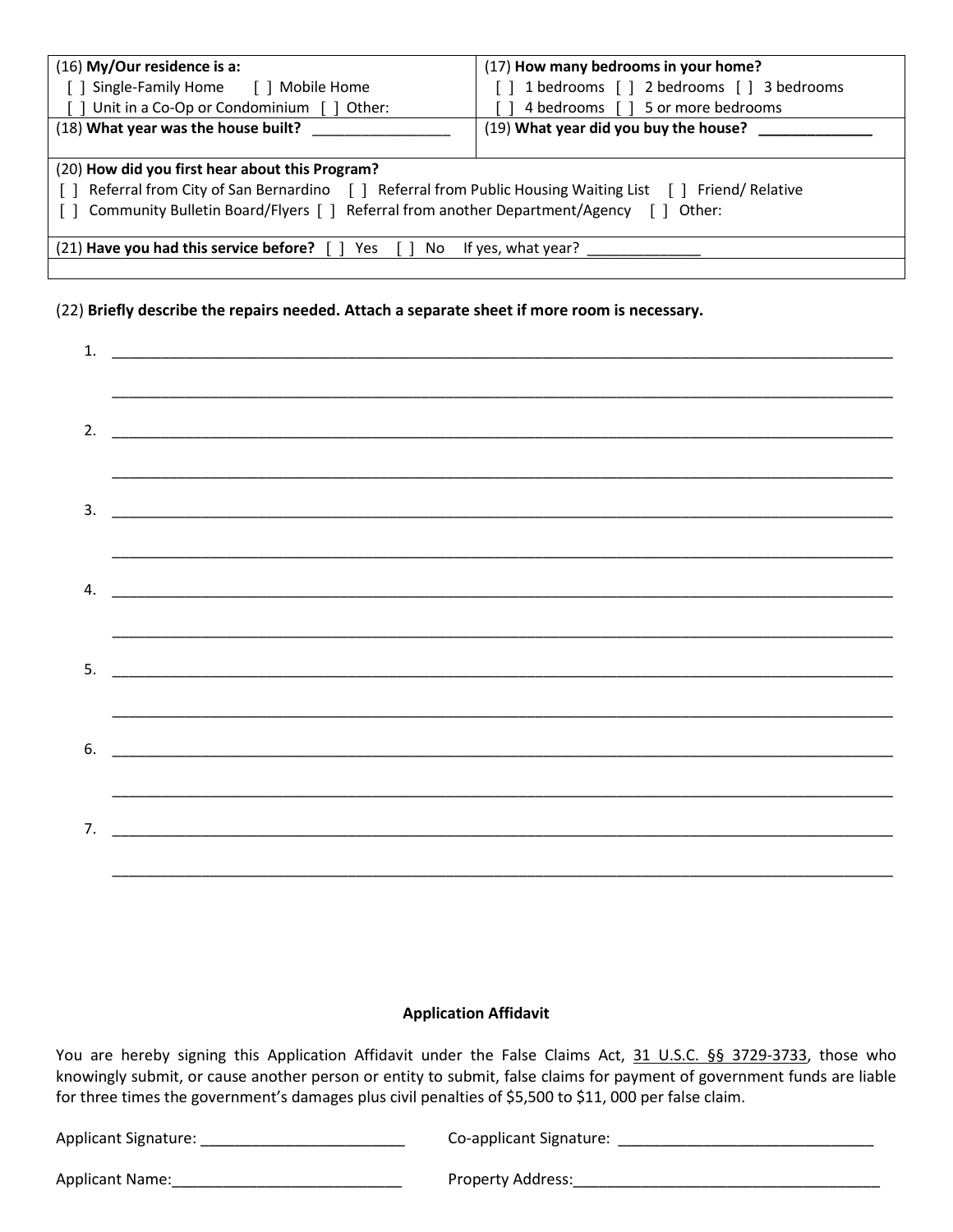#### **INCOME TAX AFFIDAVIT**

**I (we) the undersigned, being first duly sworn, state the following**: *(Please check all that apply)*

*(Check and complete Number 1 & 2 if you were not required by law to file a Federal Income Tax Return.)*

 1. I (we) hereby certify that I (we) was (were) not required by law to file a Federal Income Tax Return for the following year(s)  $\qquad \qquad$  for the reason(s) below:

Form 4506-T "Request for Transcript of Tax Return" must be submitted to the IRS for verification of non-filing status.

 2. I (we) certify that I (we) cannot produce a copy of a signed federal tax return. I (we) agree that I (we) will provide NPHS with the following:

\_\_\_\_ A Transcript of Tax Return by completing Form 4506T

*(Check and Complete Number 3 if you are providing the City with acceptable tax documentation other than copies of tax fillings.)*

13. I (we) certify that I (we) filed Form 1040EZ /1040A/1040 for Tax Year (s) \_\_\_\_\_\_. I am providing this certification in addition to a tax account summary provided by the IRS since I cannot produce a copy of the tax filing.

*(Check and complete Number 4 only if the Owner Occupied Residential Rehabilitation Application is submitted between January 1 and April 15 and you have not yet filed a Federal Income Tax Return for the previous year, but intend to file.)*

 $-4.$  I (we) hereby certify that I (we) have not yet filed a Federal Income Tax Return for the previous tax year. I hereby certify that the information submitted to NPHS is in accordance and consistent with the tax documentation which I (we) intend to submit for the previous tax year. I (we) agree that I will provide NPHS with a copy of my tax filing documents no later than April 16 of this year.

#### **CERTIFICATION OF ALL APPLICANTS**

**By my (our) signature below, I (we) certify that the above information is true. I (we) understand that NPHS/ City of San Bernardino can revoke any funds granted upon discovery of an Applicant's material misstatement, whether negligent or fraudulent.** 

Signature of Applicant Date of Applicant Date of Applicant Date of Applicant Date of Applicant Date of Applicant Date of Applicant Date of Applicant Date of Applicant Date of Applicant Date of Applicant Date of Applicant D

| Date |
|------|
|------|

| Signature of Applicant | Date |
|------------------------|------|
|------------------------|------|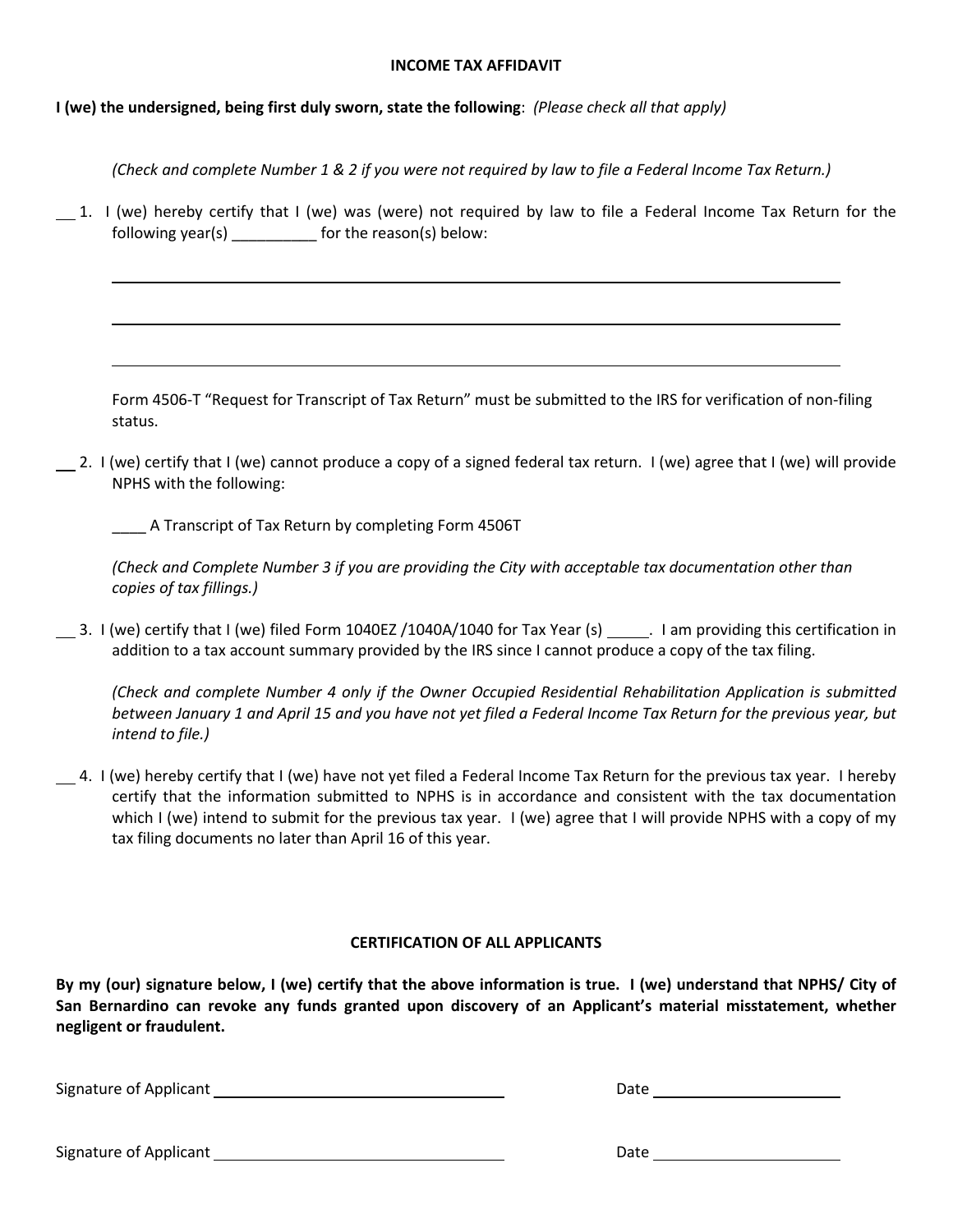#### **HOUSEHOLD SIZE AFFIDAVIT**

**I (we) the undersigned, being first duly sworn, state the following**: *(Please check all that apply)*

1. I (we) hereby certify that my (our) household size is and income limits do not exceed the established limits for household size indicated in the Owner Occupied Residential Rehabilitation Loan Program application.

*(Check and complete Number 2 only if you share ownership of property with someone not residing in the property)*

 2. I (we) hereby certify that I (we) share title of ownership with someone other than those residing in my (our) household on the Owner Occupied Residential Rehabilitation Loan Program application. I (we) hereby certify that the information submitted to NPHS is in accordance and consistent with the tax documentation which I (we) submitted. I agree that I will provide NPHS with a copy of my tax filing documents or proof of non-filing, which will be used to determine household size.

Applicant Signature Date Applicant Signature Date Applicant Signature Date Applicant Signature Date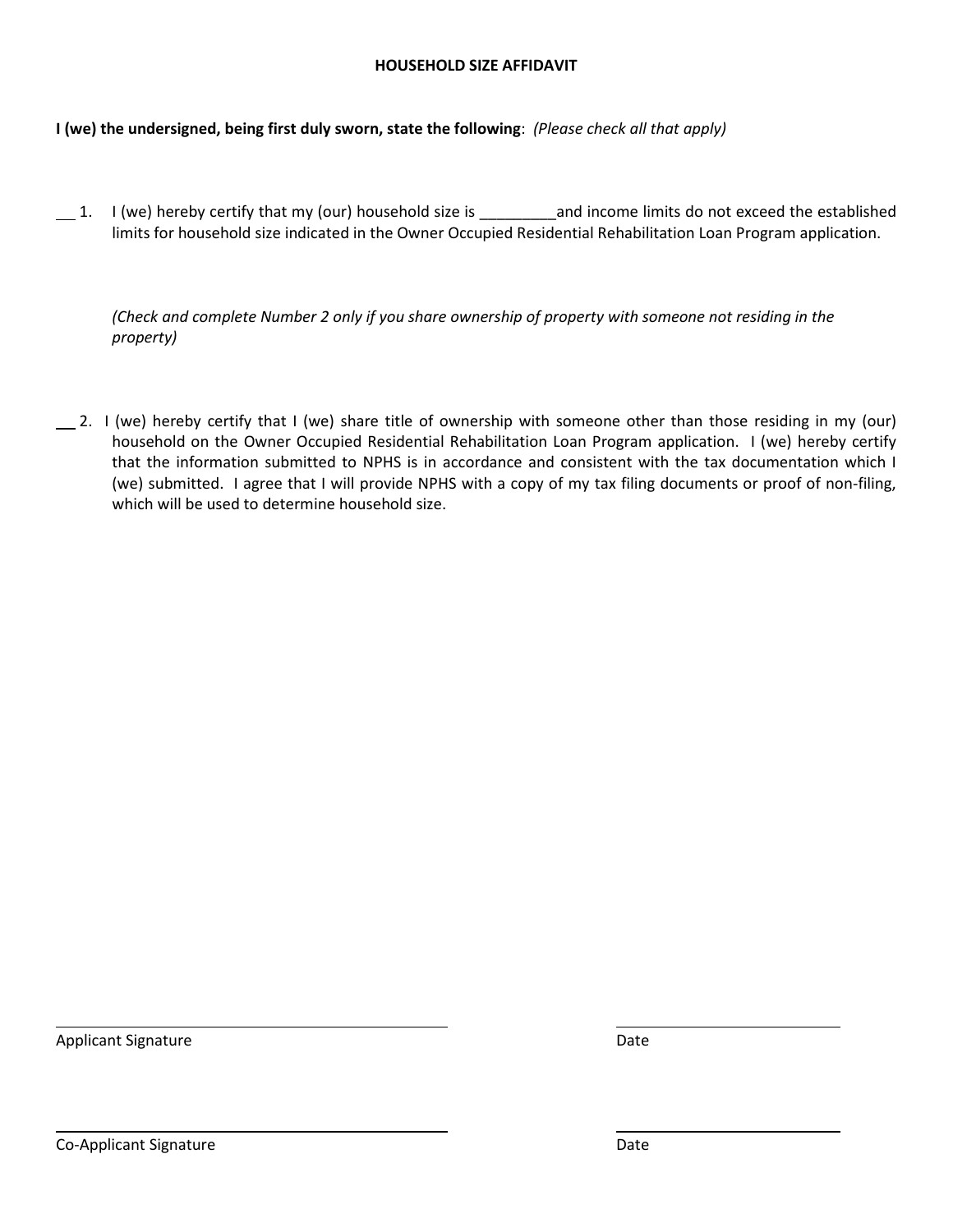### **RIGHT OF ENTRY**

#### **Right of Entry:**

I/We the undersigned hereby consent to allow authorized representatives of NPHS to enter my/our place of residence for the purpose of evaluating the housing repairs needed described herein. The undersigned and the representatives of NPHS will perform this evaluation jointly.

I/We understand NPHS shall receive all repair estimates within 15 calendar days from three (3) licensed contractors following the receipt of a Project Cost Estimate/Bid that is prepared by an authorized representative of NPHS. Failure to do so will result in no further processing of my/our application and transferring committed funds to another eligible project.

**Please initial here**\_\_\_\_\_\_\_\_\_\_/\_\_\_\_\_\_\_\_\_\_.

Applicant Signature Date

Co-Applicant Signature Date Date of the United States of the Date Date Date Date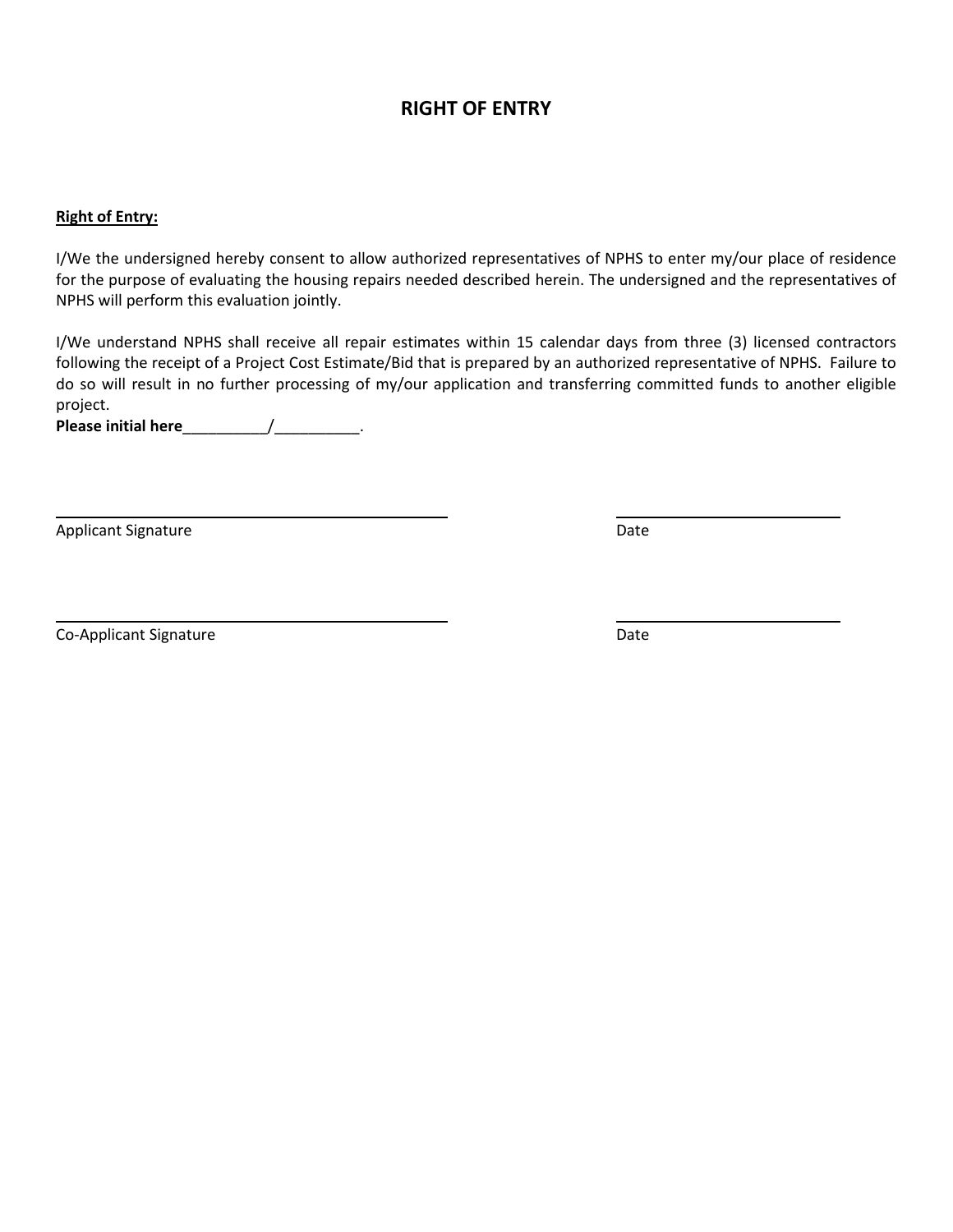

# **Credit Report Request &Authorization**

| Last Name  | First         | MI     | Last Name  | First         | MI     |
|------------|---------------|--------|------------|---------------|--------|
| <b>SSN</b> | Date of Birth | Suffix | <b>SSN</b> | Date of Birth | Suffix |
| Address    |               | Apt    | Address    |               | Apt    |
| City       | <b>State</b>  | Zip    | City       | State         | Zip    |

### **Applicant Personal Information Co-Applicant PersonalInformation**

| Last Name | First         | MI     |
|-----------|---------------|--------|
|           |               |        |
| SSN       | Date of Birth | Suffix |
|           |               |        |
| Address   |               | Apt    |
|           |               |        |
| City      | <b>State</b>  | Zip    |
|           |               |        |

#### I authorize NPHS to pull my credit report and review my credit file in connection with my participation in NPHS' Programs, using an online credit reporting source. (a) \_\_\_\_\_\_\_\_\_\_\_ **Initial** if Applicant and Co-Applicant are married (b) \_\_\_\_\_\_\_\_\_\_\_ **Initial** if you are authorizing NPHS to process a one-time transaction. **\$25.00 per applicant. Payments can be made by cash or check only.** I understand that information about services provided to me may be used to conduct research and reporting, related to service needs, income supports, education and employment, and program effectiveness. The use of this information for research and reporting may last beyond the actual delivery of current services. My name, social security number, or any other information that would identify me personally **will never** appear on research or a report. **I understand that any intentional or negligent representation(s) of the information contained on this form may result in civil liability and/ or criminal liability under the provisions of Title 18, United States Code, Section 1001. Authorization Staff use only** Payment type: **□** Cash □ Check Report run by: Staff initials

| <b>Applicant Signature</b> | Date | Co-Applicant Signature | Date        |
|----------------------------|------|------------------------|-------------|
|                            |      | Last Updated 9/9/2020  | EQUA<br>OPP |